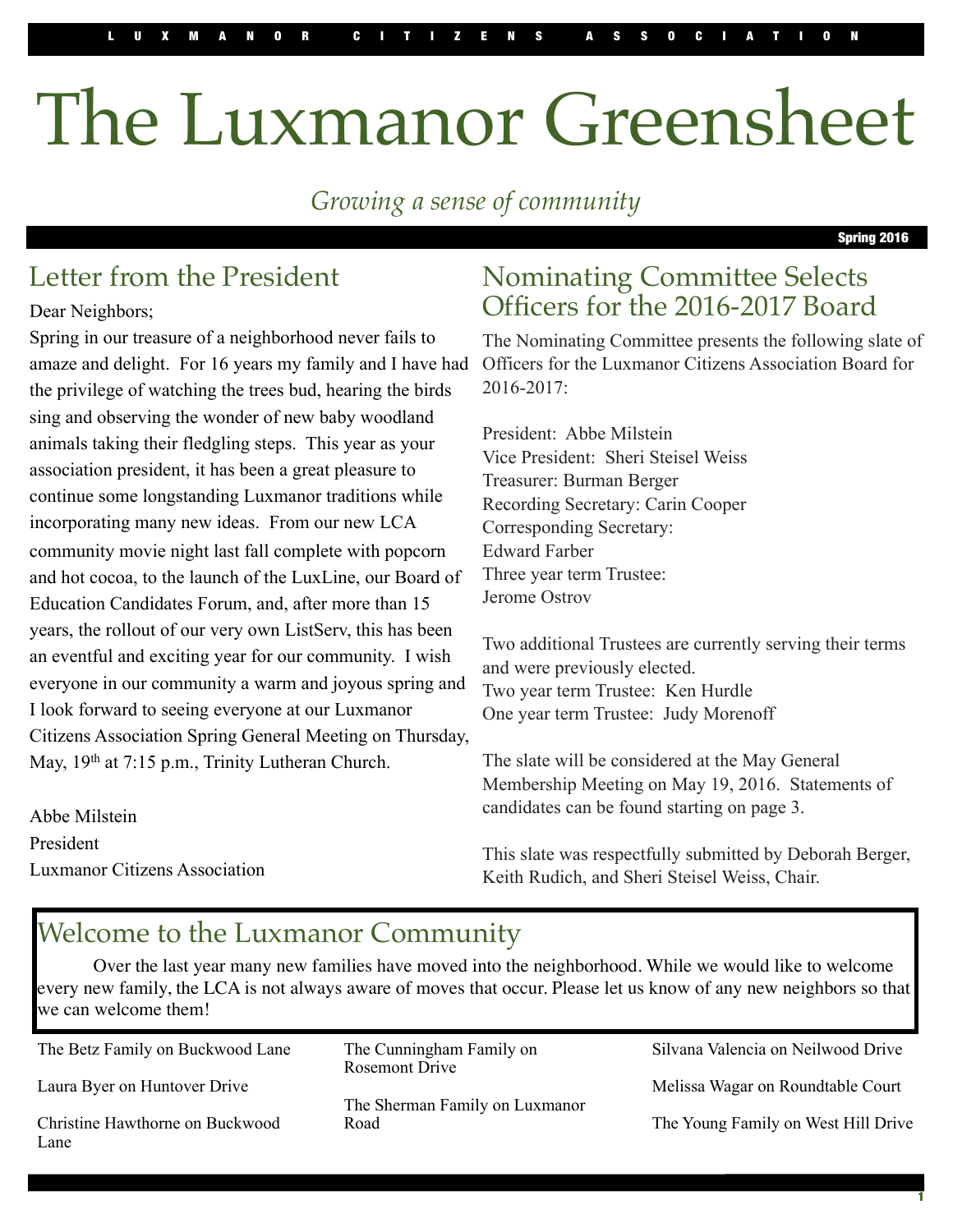#### LUXMANOR CITIZENS ASSOCIATION

## Improving Communications

#### By Abbe Milestein, President and Lis Herer, Chair, Electronic Communications

Since May 26, 2000, the LCA Board has used Yahoo! Groups as our neighborhood listserv. With only 3 messages posted in the month of May, 2000, our listserv has grown to host, on average, more than 2,000 emails per year. As technology changes, so do our demands on technology. With nearly 600 members registered to the Yahoo! Groups listserv, our needs as a community have outweighed the performance abilities of Yahoo! Groups. In response to this need, the LCA Board approved the creation and transfer of our listserv from Yahoo! to our own website.

Initially, our new listserv will be open for registration to all LCA residents. There will be no initial dues requirement to join the new Luxmanor ListServ. The current Board's goal is to move all Yahoo! listserv users onto the new Luxmanor ListServ. We want to encourage new community members and community residents who have never joined the listserv to register. Once this initial registration period is complete, the 2016-2017 LCA Board will determine the requirements for joining the Luxmanor ListServ. The new Luxmanor ListServ will have a brand new look. Once the transition is complete, the former Yahoo! Groups listserv will be permanently removed. If you have any information you would like to save from Yahoo!, kindly do so at your earliest convenience.

Please sign up for the new Luxmanor ListServ following the instructions below. If you have any questions or thoughts, please do not hesitate to contact Lis Herer, LCA Electronic Communications Chair at listserv@luxmanor.org or Abbe Milstein at info@luxmanor.org

Welcome to Luxmanor's New ListServ! *Step One:* Go to our association website at: www.luxmanor.org.

Please click the "ListServ" button at the top of the screen along the green bar. The next screen will be the **Welcome to Luxmanor ListServ** screen page where you can register to use the listserv.

*Step Two:* Please register for the Luxmanor ListServ by clicking the brown "Register" button on this screen.

*Step Three:* This will take you to the "Register" page where you will need to fill out all mandatory fields as marked (First Name, Last Name, Email Address, Re-enter Email Address, Street Address, Phone Number).

**Step Four:** Enter your registration code, which is:

Henson1700 Below the Registration Code, you will see a combination of letters, numbers, and/or characters. If you find the characters difficult to read, click on the "Not Readable? Change Text…" line, and you will be given another code you can use. You can keep clicking the "Not Readable? Change Text…" line until you see a readable code option. Then, **type the** 

**characters you see into the field** beneath. Click the Registration button. You will receive an email in your inbox from "greetings@luxmanorlistserv.org" with your distinct password. Copy and paste only the password characters and no extra spaces from this email. If you cannot find the email, check your Spam and/or Junk folders. Please contact info@luxmanor.org with any registration issues.

*Step Five:* Once you have registered, you will be directed to the "Thank You for Registering" screen. To sign in, use your first name and last name, then enter the password you just copied that was sent via email. Finally, click the brown "Sign In" button. Once you are registered, you are free to change your password.

#### *Step Six: Congratulations, and Welcome to the Luxmanor ListServ!*

Our listserv has Etiquette Guidelines available for review, which you will find located on the green bar to the left. Please review *before* you begin posting and use these etiquette rules to guide all future postings.

*Step Seven:* If you would like to edit any of the information under your Profile including Personal Info, Password, or Privacy Settings, click on the "Your Profile" button located on the left-hand side of the screen along the green bar.

On our new listserv, you can opt to see messages in two different ways. If you click on the gray "privacy" button, you will see two available options. If you click the box next to the first option "Receive only your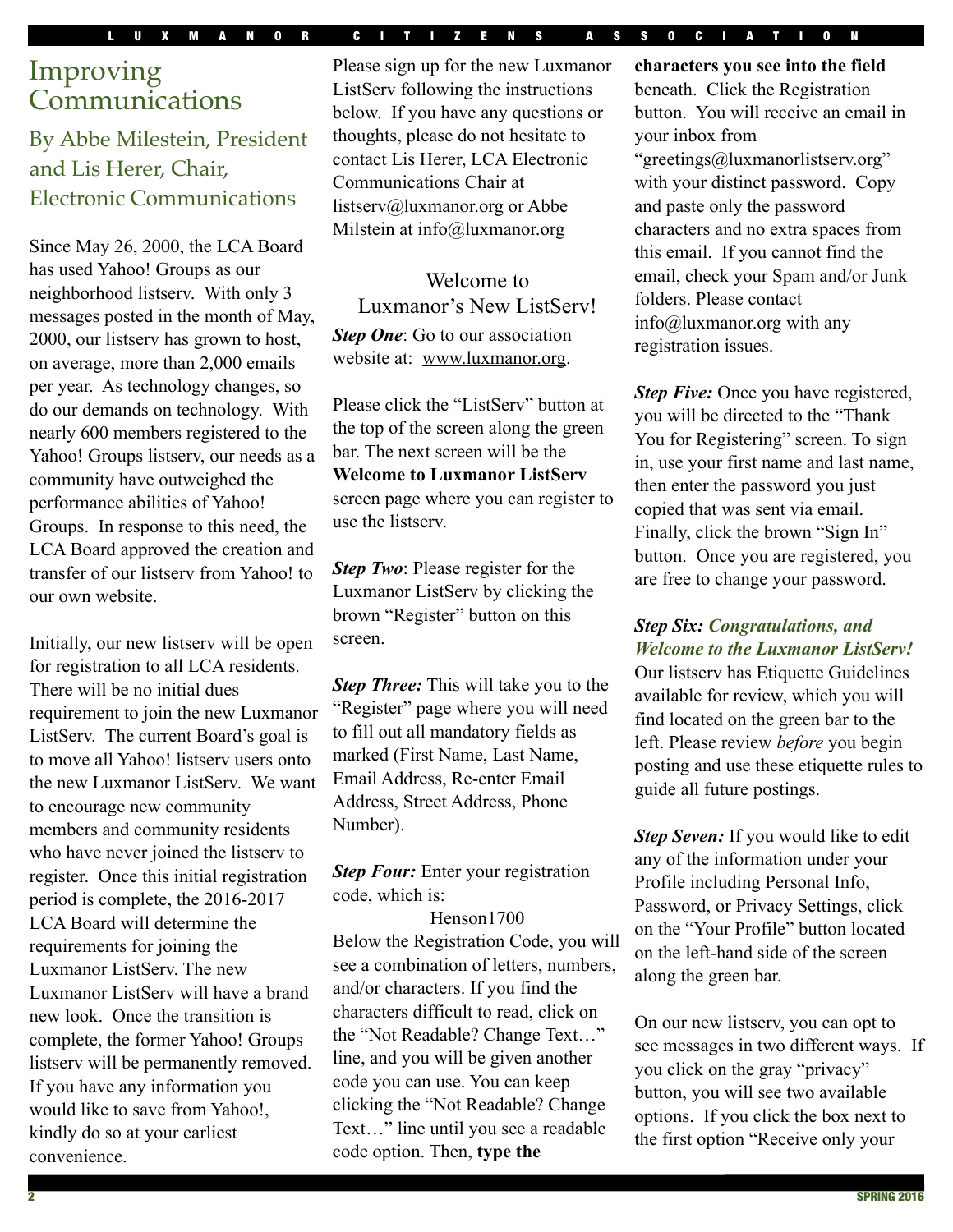listserv activity", your inbox will ONLY show the messages that you post and the messages you respond to. If you click the box next to the second option "Receive all email notifications for listserv activity", all messages posted to the Luxmanor ListServ will appear in your email inbox.

Remember to sign in each time using your password. This is a security measure to safeguard the Luxmanor Listserv. Thank you so much for your time and cooperation. Please let us know if you need assistance.

## Statements of Candidates for the 2016-2017 LCA Board

#### **Statement of Abbe Milstein, Candidate for President**

After serving as your President of the LCA for the 2015-2016 year, accomplishments achieved in conjunction with the LCA Board include implementation of new programs such as the first LCA Community Movie Night, creation of our community online magazine LuxLine, bringing community news and revenue production to the LCA, our first neighborhood "dumpster day" and the establishment of a brand new exclusive listserv. Light moderation of the listserv, reinstatement of the LCA in good standing with the SDAT and hiring MCPD enforcement are additional accomplishments. I would appreciate the opportunity to serve as your president for the 2016 -2017 year.

#### **Statement of Sheri Steisel Weiss, Candidate for Vice President**

As LCA Public Safety Chair, I have sought to inform our community and

to keep all of the communities inside our neighborhood -- Windermere, the Oaks and Luxmanor-- safe. We established a strong relationship with the MCPD. We created a selective enforcement strategy when school started and added off-duty police officers to enforce traffic laws for a trial period at locations throughout our community. Luxmanor has been our home for 18 years. My husband Andrew and I have two children who attend Luxmanor Elementary School. In seeking the office of Vice President I will continue my commitment to the betterment of our community. I hope I have earned your support and vote.

#### **Statement of Burman Berger, Candidate for Treasurer**

I have lived in the Oaks with my wife Debbie and four children for nearly 6 years. I am a lifelong Montgomery County resident. I work as a CPA with Toone & Associates in Gaithersburg. Having just assumed the reins of LCA Treasurer in April, I am looking forward to helping the LCA maintain its healthy financial footing.The Luxmanor community is a wonderful place to live and raise a family. The goal of the LCA should be to keep it that way in the face of challenges to our schools, roads and infrastructure from surrounding new development.

#### **Statement of Carin Cooper, Candidate for Recording Secretary**

My name is Carin Cooper and I have been a Windermere resident in Luxmanor for 29.5 years. We have raised 2 children here who attended our WJ cluster schools. We have enjoyed the privilege of calling Luxmanor our home and I have been engaged with our community is various leadership

capacities. I served as the WJ Cluster Representative in MCPS. I am seeking the office of Recording Secretary on the LCA Board and ask for your support and vote. Currently, I am on the LCA Board serving as the Editor of The Luxmanor Greensheet. I want to retain a voting voice on the LCA Board for Windermere. Moreover, many changes in the schools and in development are timely issues facing our area. With integrity, community engagement and a deep commitment to preserving the strengths of our community, I again seek to lead with responsiveness and transparency as a part of the LCA Board helping this beautiful neighborhood navigate our way facing these issues with strident advocacy and embracing responsible change. I've enjoyed being a "go-to" resource person here in Luxmanor. Thank you for your thoughtful consideration.

#### **Statement of Edward Farber, Candidate for Corresponding Secretary**

It has been a pleasure this past year serving as corresponding secretary with the other dedicated volunteer members of the LCA Board. Abbe Milstein has dedicated herself to professionalizing our organization and giving us a voice in the greater community. From repairing our lapsed standing with the state to upgrading our list serve and website to hosting an outdoor family movie night, the Board has worked to enhance the neighborly quality of life in our community. This past year I helped keep the Tilden collocation process as a community focus and coordinated the first Board of Education Candidates Debate last month. It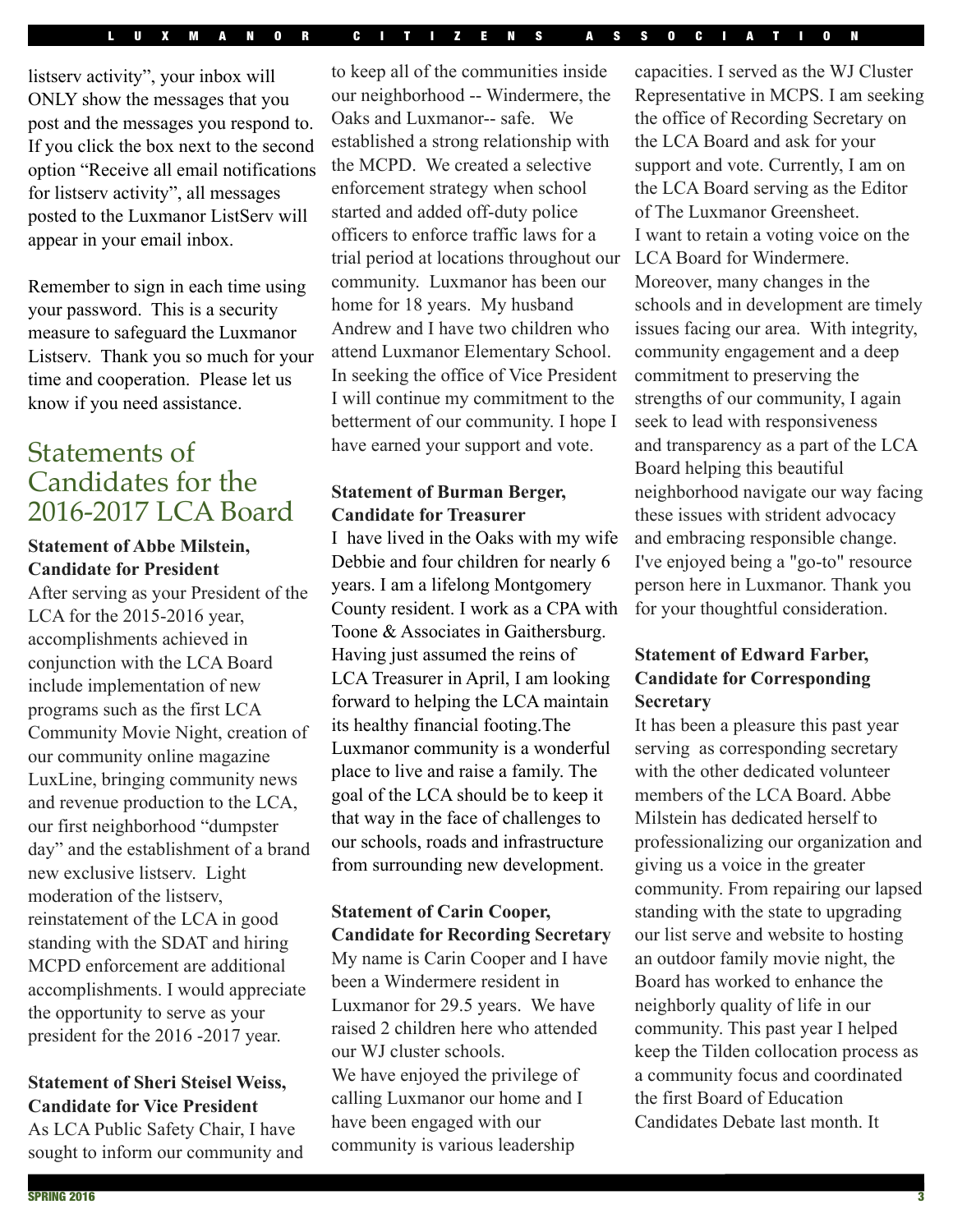would be a honor to serve again on the should be addressed to "Neighbor" at LCA Board.

#### **Statement of Jerome Ostrov, Candidate for Trustee**

I have enjoyed serving as LCA vice president this past year. Early on, a number of pressing transition issues arose and it was my privilege to advise LCA president, Abbe Milstein, in addressing them. Among these: reinstating LCA's status as a legal entity and resolving issues with the Association's bank account. I also filed several *pro bono* briefs at the state level challenging the BOE decision on collocation.

Under our bylaws, the role of trustee is to provide advice. Informally, that is what I have done this year as vice president. I would relish continuing such a role, formally, as trustee.

## Reports from our Committees

#### Directory is on Its Way Sharon Plotnick, Directory Chair

The LCA directory distribution was delayed this year. If you paid your dues for 2015-16, you will receive your directory by the first week in May. Please let Sharon know if you have not received one by May 10th, and she will gladly put one in your mailbox.

## Membership Renewal Marilyn Hammerman,

Membership Chair By now your LCA invoice should be in your mailbox. If you are a new homeowner the invoice may have the name of the former resident. This is the printer's mistake. The envelope

your current address. Please do not discard but open, read and please consider joining or renewing your membership in the LCA for \$40 a year. Be sure to include the tear-off at the bottom of the invoice, include all the necessary information for the new directory and mail it in the enclosed envelope.

Please submit your dues by May 31st for the 2016-2017 membership year.

*Congratulations to all graduates!*

Police Enforcement Coming to Our Neighborhood Sheri Steisel Weiss, Public Safety Chair and Jon Simon, Roads and Traffic Chair

There has been a dramatic upturn in the amount of neighborhood complaints about speeding, erratic driving and failure to obey stop signs and signs with restricted turns. These complaints have been coming from all three communities inside our neighborhood -- the Oaks, Windermere and Luxmanor. Neighbors fear that this reckless driving could lead to accidents, injuries or worse.

To increase safety and increase compliance with traffic laws, the Luxmanor Citizens Association Board voted to hire off-duty police officers for a trial period to supplement the Montgomery County Police

Department's efforts in our neighborhood. Off-duty officers will be in place at selected times throughout the three communities in our neighborhood enforcing speed limits and compliance with traffic signs. The off-duty police will be moving around locations in our community.

After the trial period, the LCA Board will assess whether this effort was successful and if it might continue during other peak periods. The offduty police will also contribute their observations and suggest countermeasures that we might consider. Information will be used to help advocate for our community.

Our volume of complaints to the police does not trigger the level of enforcement that many of our neighbors are requesting for safety. This seems to especially be the case during the morning and afternoon commuting hours. Our community is trying to cut down on the dangerous driving and avoid a tragedy.

2015-2016 Board Members **President** - Abbe Milstein, [info@luxmanor.org](mailto:info@luxmanor.org)

Vice-President - Jerome Ostrov, [jostrov@comcast.net](mailto:jostrov@comcast.net)

Treasurer - Burman Berger, beneli md@yahoo.com

Corresponding Se**cretary** - Edward Farber, [edfarber@comcast.net](mailto:edfarber@comcast.net)

**Recording Secretary** - Constance Walker, [clcwalker@aol.com](mailto:clcwalker@aol.com)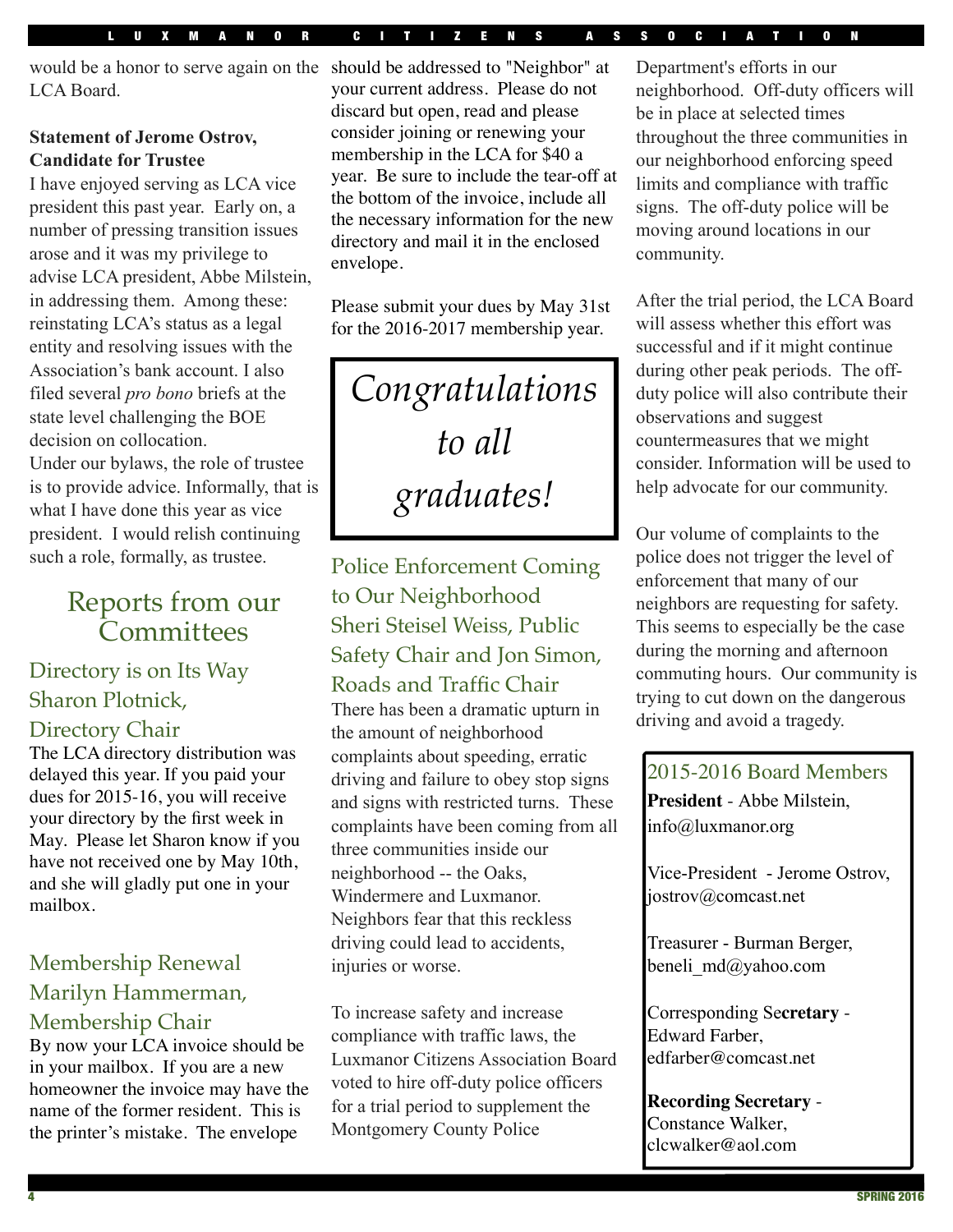The off-duty police officers employed by the LCA are able to write warnings and issue tickets that include financial penalties and points off your license. Warnings are also entered in the police computer system. Sometimes the police will be visible, sometimes not.

Road improvement is also part of our traffic safety strategy. We have added Tilden Lane to a Montgomery County list of streets to be considered for speed cameras. We are also looking into the legal and technical issues involved in acquiring automated stop sign cameras at key intersections.

We recently received approval for the installation of new speed limit signs on Marcliff Road. We are about to begin polling Marcliff homeowners about the option to have sidewalks installed between Tuckerman and the Tilden Holding School. If you live on Marcliff and would like to get more involved in this discussion, please contact traffic@luxmanor.org. MCDOT has agreed to send a representative to discuss all the aspects and implications of adding a pedestrian sidewalk.

Given the warming weather, please compile a list of any specific pothole locations (preferably by street, intersection and/or nearest house number) and forward them to traffic@luxmanor.org. Our efforts to get potholes filled have been successful throughout the community.

We strongly encourage you to call the police non-emergency line 301-279-8000 to report traffic violations. Please include license

#### Committee Chairs

Co-location - Rebecca Rudich, collocation@luxmanor.org Directory - Sharon Plotnick, lcadirectory@luxmanor.org Environment - Nathalie Valette-Silver, environment@luxmanor.org Greensheet - Carin Cooper, greensheet@luxmanor.org Listserv/Website - Lis Herer, [listserv@luxmanor.org](mailto:listserv@luxmanor.org)  Membership - Marilyn Hammermann, membership@luxmanor.org Planning and Zoning - Chris Koegel, development@luxmanor.org Roads and Traffic - Jonathan Simon, [traffic@luxmanor.org](mailto:traffic@luxmanor.org) Safety - Sheri and Andrew Weiss, safety@luxmanor.org Schools - Nancy Delasos, [schools@luxmanor.org](mailto:schools@luxmanor.org) Special Events/ Welcome - Nurit Coombe, welcome@luxmanor.org

plates and make and model of cars, if you have them. If at all possible, agree to meet with the police. This creates a groundswell of complaints and gets us higher priority for enforcement and other structural changes. Please continue to also post specific incidents to the Luxmanor Listserv. Your listserv postings inform the community and are helpful to parents who might not otherwise know that their children have violated traffic laws. However, these posts cannot replace police reports. We cannot report the offenses for you.

Some of the violators clearly come from outside our community. Cutthrough traffic is definitely a problem. We are working with the public and private schools in our community, the Department of Transportation, the County Council and our MCPD Community Liaison, Officer Oliver Janney on strategies to improve safety in our neighborhood.

However, enforcement begins at home. Please slow down and obey traffic signs. Please talk with your high school children, who are driving, about obeying the traffic laws and stopping at stop signs. We look forward to your help to keep Luxmanor, Windermere and the Oaks a safer community for the children and adults who live here. Whether

you are a driver, a walker, a dog walker, a biker or a child waiting at the bus stop, this issue impacts you. Please contact us at safety@luxmanor.org and traffic@luxmanor.org and let us know about additional problem intersections and other road concerns.

## Spring Reminders

- Be mindful and considerate when using overhead, high intensity outdoor lights. Consider angling them down so the light does not shine into neighbors' yards
- Winter takes its toll on properties. Consider repairing broken and unsightly mailboxes, shutters and other outdoor items.
- When walking you pet in our neighborhood, please not only pick up after your animal, but throw your trash in your own trash receptacle, not one you pass on your walk.

## Neighborhood Improvements

The Greater Farmland Civic Association (GFCA) recently worked with the Montgomery County Parks Department (MCPD) to see if the Department would be amenable to making improvements to the Recreation Center on Tilden Lane, which has had few improvements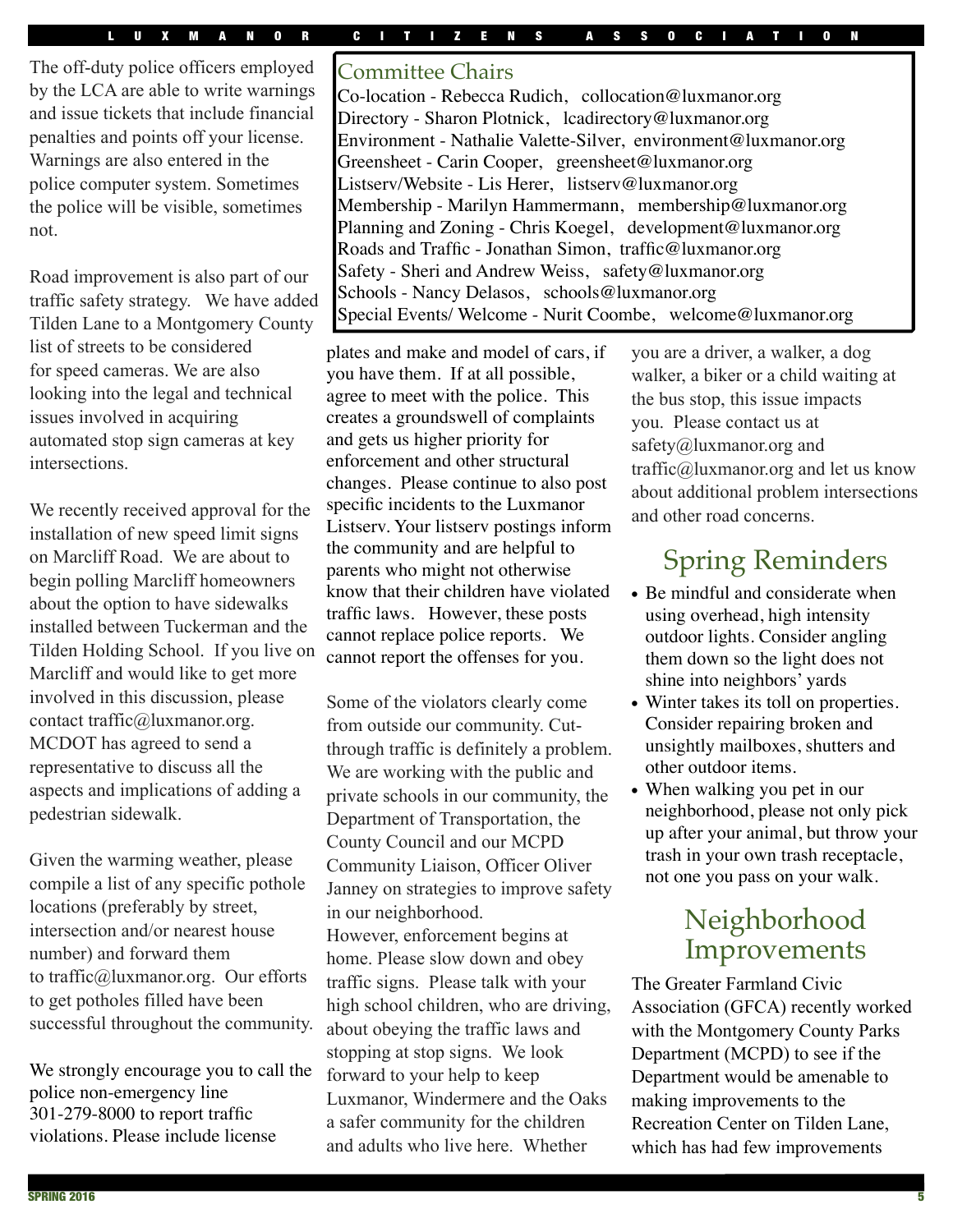since the building was constructed in the 1960s.

Once the work is completed, the building will, for the first time, be air conditioned, allowing for comfortable use year round. MCPD is installing a new drop ceiling with LED lighting to reduce echoing and improve the interior lighting, renovating the bathrooms with new ADA compliant fixtures, renovating the kitchen area with new appliances and countertops, refinishing the floors and installing a new keyless front door. On the outside, they plan to install brighter and more energy efficient LED lighting, improving access for persons with disabilities, relandscaping the front of the building, and installing new LED tennis court lighting.

The LCA thanks the GFCA for taking the lead on improving this community asset. We look forward to celebrating the grand re-opening next month with GFCA.

## **Condolences**

The LCA would like to extend our condolences to Steve Miller and family on the passing of Marie-Claire Jeanne (Baudin) Miller on December 20th. She was a devoted wife, mother, sister, grandmother and friend and "a true lady" that will be missed.

The LCA would like to extend our condolences to the family of Asako "Susie" Ichiuji, long time member of Winderemere/Luxmanor. Susie passed away peacefully at her home, on February 10th, after a long battle with cancer.

The LCA would like to extend our condolences to Nancy Schatz and

family on the death of her husband, Clarence, who passed away September 17th. We will mourn the loss of this neighbor of Poindexter Drive.

## Celebrating Successes

Congratulations to Hal and Martha Quayle on their diamond anniversary! 48 of those 60 years have been spent right here in Luxmanor. May you have many more years of sparkling joy.

Shoshana Berger, daughter of Deborah and Burman Berger, placed 6th overall in the USA Maryland State gymnastics competition in April. Eighteen gyms from across Maryland were represented. Great job Shoshana!

Congratulations to Michelle Caskey (formerly of Sedgwick Lane) and Trey Fore (of Savannah, GA and Greenville, SC) on their marriage in Bluffton, SC on October 17, 2015. The wedding was officiated by Beth Williams, Shelly's childhood Sunday School teacher and former Director of Christian Education at St. Mark Presbyterian Church in Rockville. Trey, a financial analyst with Fidelity Investments, graduated with an MBA from Clemson University in December. Shelly graduated among the charter class of 50 doctors from the University of South Carolina School of Medicine - Greenville and was promoted to Lt., USN on May 5th. She'll be deployed to the Portsmouth Naval Hospital for her residency starting in July.

## "Neighbors in Our Spotlight"

#### SOUPERGIRL: Sara Polon

By Carin Y. H. Cooper What do you get when you add a Windermere woman with dreams, a stand-up comic, a childhood filled with homemade healthy soups courtesy of

Mom (Marilyn Polon), and drive and ambition for a start-up biz of her own? SOUPERGIRL Sara Polon!

After a stint as a stand up comedian in New York, and rent coming due in Maryland, Sara dove right into the deep end of the entrepreneurial pot paddling with bilateral ladles. In 2008, Sara launched SouperGirl, her start-up business by renting kitchen space, tapping into the local farm community and delivering the goods. Soon, Soupergirl Soups had a presence at Farmers' Markets and catered as well. Today, Soupergirl Soups has grown and expanded to include two stores: Headquarters and restaurant in Takoma Park, Washington, D.C., and a Grab and Go storefront on M St. between 18<sup>th</sup> and 19<sup>th</sup> St., Washington, D.C. Soupergirl Soups has a wholesale business that supplies stores with healthy, delicious and convenient soups at WholeFoods, Costco (Gaithersburg/ Wheaton), Grosvenor Market and Dawsons' Market (Rockville Town Center). On-line ordering, delivery and pick-up arrangements are easy, and soupscriptions are available as well.

Ultimately, Sara found an entrepreneurial way to extend "comfort" to others via the quintessential comfort food, SOUP, the signature dish shared by motherdaughter. Sara, the SOUPERGIRL, describes her "niche" product, her super soup, as being low salt, locally sourced, hand-crafted, healthy and fresh (read: no preservatives or chemicals), and certified Kosher (according to Conservative Judaism certification standards).

Sara began her start-up business prior to the many incubator kitchens in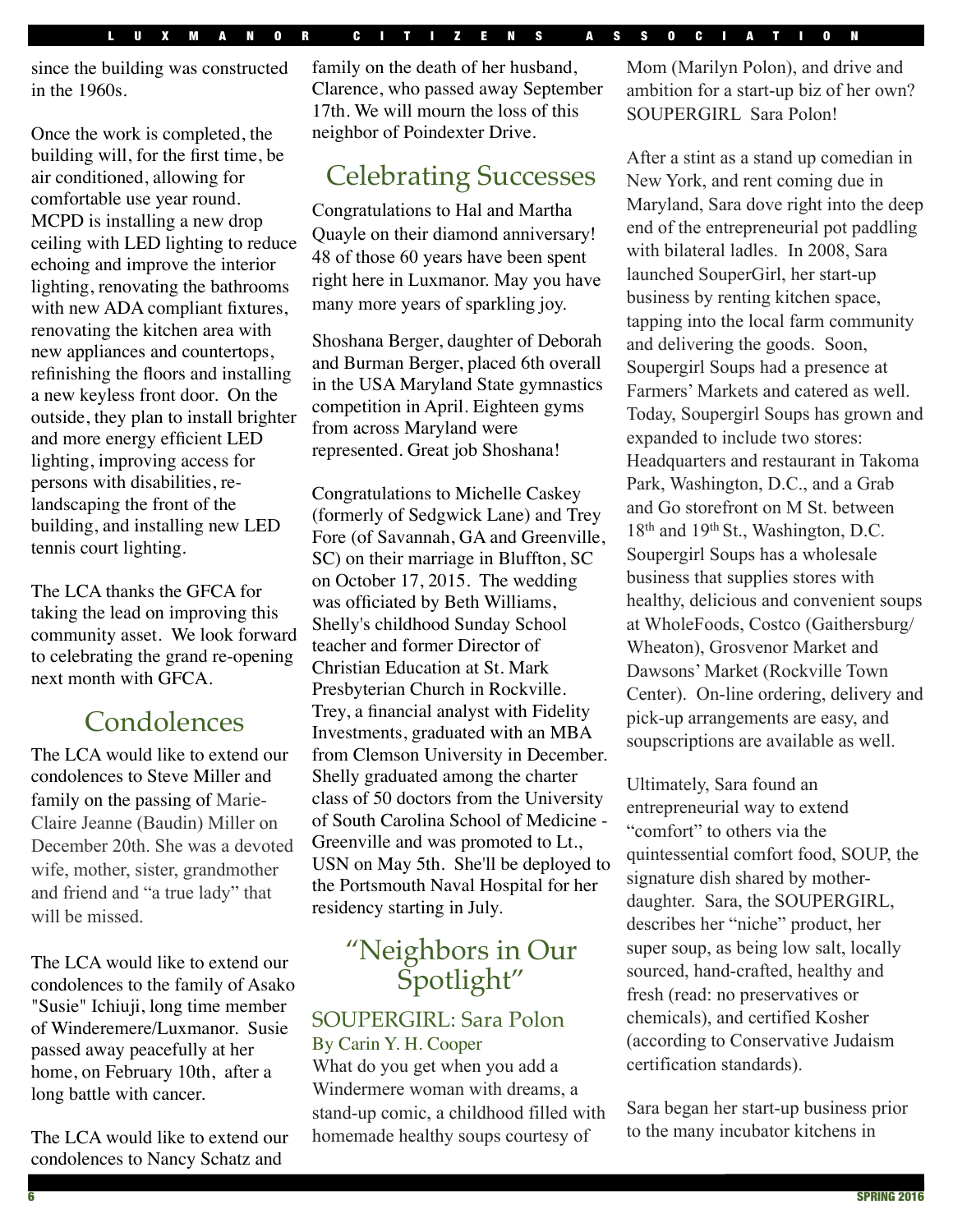#### LUXMANOR CITIZENS ASSOCIATION

today's market. She was inspired by Michael Pollon's book (Editor's Note: Name is merely a coincidence; but isn't it ironic?), Omnivorous Dilemma, and she sprang into action.

Soupergirl, Sara Polon sharpens her comic-chops on her website, Soupergirl.com, where she rhapsodizes about her soups du jour/ week. Sara has found her intended audience for her comic repartee, and she continues to serve it up a la encores every week.

When asked what advice she would offer to new entrepreneurs or wannabe start-ups, she advises checking fear at the door. "Face the seemingly unsurmountable and surmount!" she says from experience. She adds, "If you are not afraid of your dream, then your goal is NOT BIG and challenging enough!" Believe in yourself, even when others doubt you. Find mentors: listen and learn.

Stir it all together in one big pot, and you've got SOUPERGIRL SOUPS a la Sara Polon!

Isn't that a good story? SO GET YOUR SOUP ON LUXMANOR !!!!!

## "Compassion in the Community"

The 6th Annual Paul and Celine Silver Memorial 5K is **Sunday June 5, 2016 @ 9:30 AM at**  Tilden Woods Park

The Paul and Celine Silver Scholarship Fund was set up to honor and remember two special neighbors.

The Fund provides financial support to students who are interested in and excel in the fields of science, fine arts, music, and athletics (from the high school to the post-doctorate level). It supports awards and scholarships given to students at [Walter Johnson](http://www.montgomeryschoolsmd.org/schools/wjhs/)  [High School,](http://www.montgomeryschoolsmd.org/schools/wjhs/) as well as the [Mote](http://paulandcelinesilver.org/home#mce_temp_url%23)  [Marine Laboratory](http://paulandcelinesilver.org/home#mce_temp_url%23) in Sarasota, FL.

To volunteer at the event, please contact Karen M. Stone at: silver.karen@gmail.com or at info@paulandcelinesilver.org. For general information on the walk, visit the website: http://paulandcelinesilver.org

#### I Walk Because I Can

#### By Rachel Manchester

I grew up hearing about distant relatives dying from the "c" word. Then, I lost a college friend and a neighbor to glioblastomas. Both were parents in their early 40s, who left behind young children and devastated spouses. I felt so helpless. That year I helped start a team for Relay for Life, a program thru the American Cancer Society. (ACS) Outside of the US government, ACS provides the most financial support for cancer research of any organization. I liked the idea of supporting ACS because money raised in our community stays in our community and they support every type of cancer.

Team M.O.N.K.E.Y. (Making Oncology Needs Known Every Year) made its debut 5 years ago at Rockville HS. Our second year, the walk was held at Tilden MS on Old Georgetown Road where we helped coordinate a team from Luxmanor ES and Tilden MS. This year we are really looking forward to raising funds, honoring family and friends,

having fun at the event and knowing that we are making a difference.

During the Relay For Life Luminaria Ceremony, votive candles are lit inside of personalized bags to shine a light on the fight against cancer. At Relay for Life, Southern Montgomery County we also show a slide show of people who have been touched by cancer. It is a very emotional ceremony; the power lies in providing an opportunity for people to share their grief, to honor caregivers, and to remember those who have fought cancer, and won.

Relay for Life, Southern Montgomery will be held at John Hopkins University Montgomery County this year. There are currently 29 teams and 229 participants who have raised over \$49,000 towards the goal of \$100,000. Our Relay runs a full 12 hours and has many family friendly activities such as games, music, and a silent auction. We hold a survivor luncheon that is free to survivors and caregivers in addition to our powerful Luminaria Ceremony.

If you would like to join our team, or start one of your own, visit http:// relay.acsevents.org. Then search by our zip code. Or email rlmanchester@aol.com.

> Relay for Life, Southern Montgomery County is **Saturday June 4th from 12pm to 12am**

**The Greensheet Staff** Editor-in-Chief Carin Cooper Content Editors Marilyn Hammerman, Rachel Manchester, & Sharon Plotnick